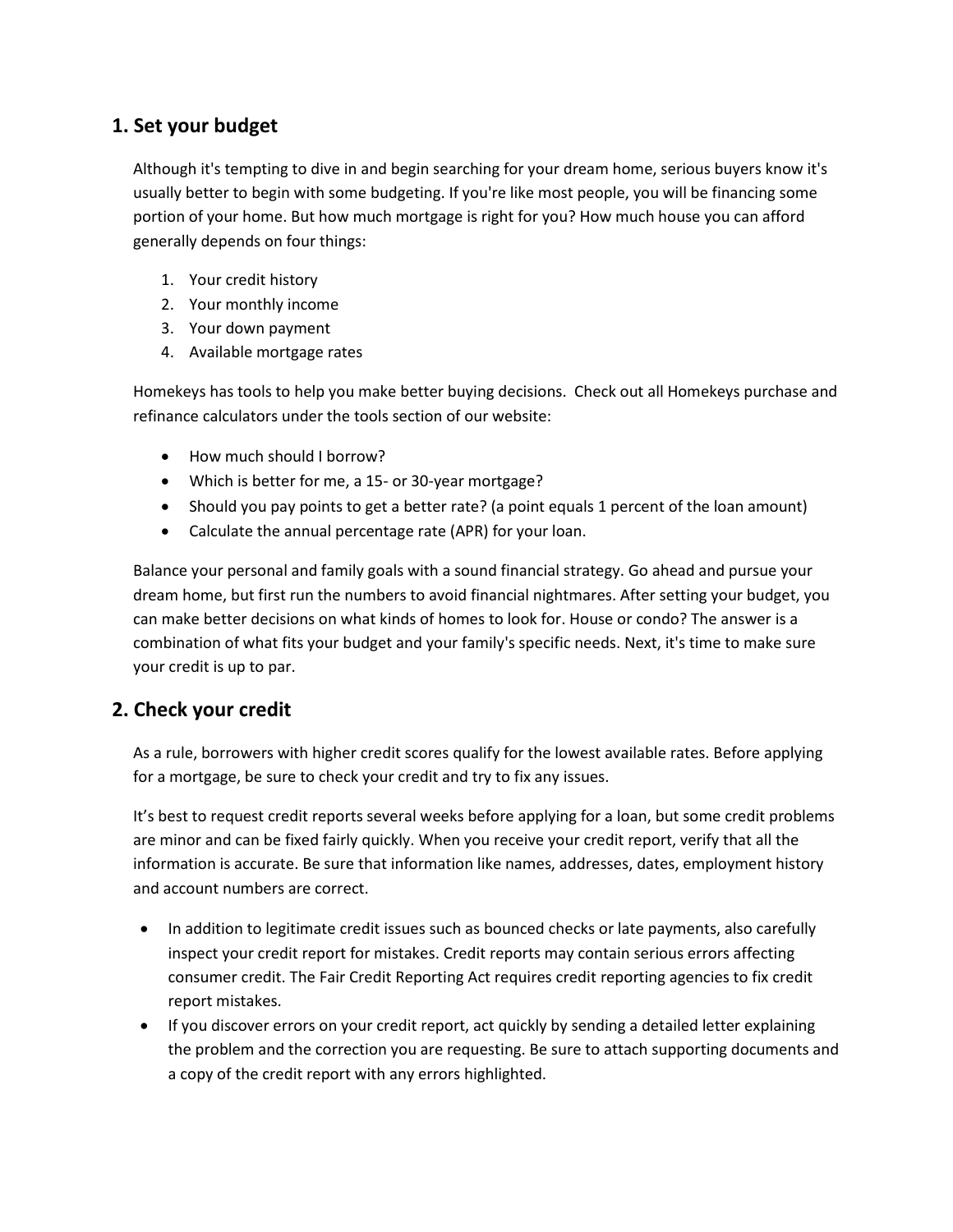# **3. Get pre-approved, not just pre-qualified**

What's the difference? Being pre-qualified is like standing in line at the ticket window, while preapproval means you have reserved seats to the show. Pre-approval demonstrates to sellers that you can afford their home, and boosts your credibility and negotiating strength.

**Pre-qualification** provides a general guideline of the loan amount a lender is willing to provide. It does not constitute a final loan approval. Pre-qualification is a positive step, but it does little to prove to sellers that you can afford to buy their property.

**Pre-approval means you have completed a loan application, had your credit checked and that a lender has approved your loan for a specific amount and interest rate.** You can then present this document to a seller as proof that you can afford his or her property. Pre-approval helps signal to sellers that you are making a serious offer. Be aware that final approval may depend upon property appraisal, existing liens, inspections or other factors.

It's easy to get [pre-approved](http://www.homekeys.com/MortgageApp/) by a mortgage lender. Start as soon as possible.

## **4. Search properties**

Today, the majority of buyers begin their home search online at real estate Web sites like **www.Homekeys.com.** The reason is simple … in minutes, buyers can research hundreds of properties and quickly eliminate those that don't meet their needs.

## **5. Visit properties**

Your home search on the Web probably has turned up several properties that meet your general criteria such as beds, bath and square footage. Now it's time to compare individual homes to see which one best meets your needs. At this point, there are steps buyers should take for more effective comparison shopping, and to limit the "emotional buyer" syndrome that can lead to overpaying and buyer's remorse. Here are some key points for smart buyers: Have your priorities straight before visiting a house. For example, square footage may be up for debate, but not school districts or security systems. Knowing what's most important in advance will keep your house visits on track.

- Separate the structural from the superficial. The seller probably has applied a fresh coat of paint ([See Homekeys' Seller Guide](http://www.homekeys.com/SellerGuide/) ) and planted some flowers, but that won't make up for limited closet space, dark rooms or an impractical floor plan. Now is not the time to be shy ... sellers should expect you to look in cabinets and open and close doors and windows. Disclosure laws are in place, but it's still a good idea to ask sellers outright if major repairs are needed or have recently been done.
- Use your tools wisely. Some savvy buyers carry a digital camera and take photos to help them remember property details and features. Photos are also useful if a dispute arises as to condition of the property or fixtures or furnishings being removed by the seller. If you are in doubt, ask the seller for a list of what's included in the sale.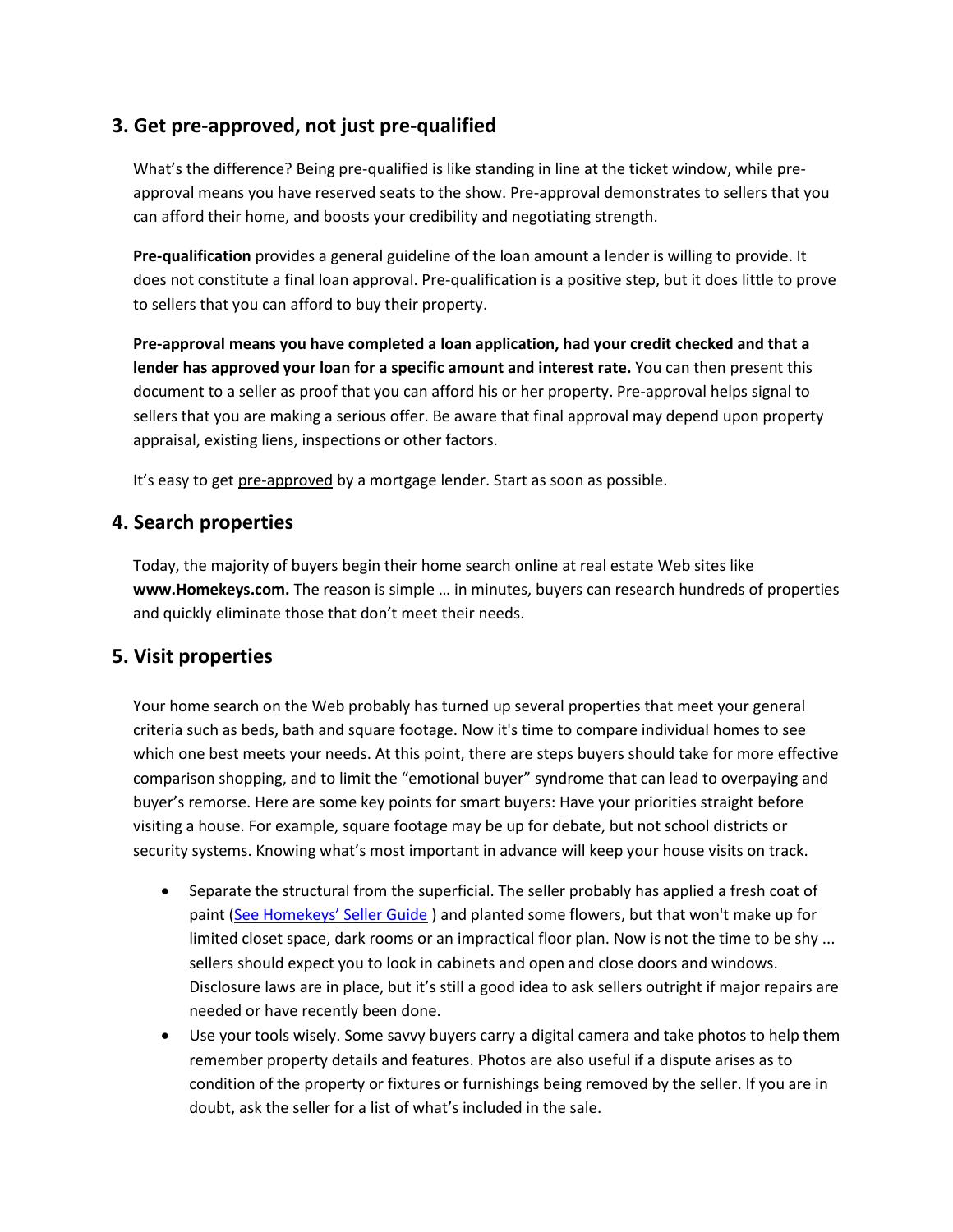# **6. Make an offer**

You've gotten pre-approved for a mortgage, found a home and you're ready to make an offer. But how much should you offer? With today's powerful online tools or the help of a Homekeys Realtor®, buyers can estimate the values of a property they are interested in.

- Check recent sales of comparable neighborhood properties. Look for homes of roughly the same age, style, square footage and bedrooms/baths.
- Get an objective estimate of property value. You can hire an appraiser or estimate the value of your home online using an automated valuation model (AVM) technology. Homekeys Realtors can also help. Contact us for details.
- In addition to recent comparable sales, currently listed properties provide an important point of comparison when estimating property value.
- After you have done some homework as a buyer, now consider adjusting your valuation results up or down. Your visit to the home should give you an idea of the property's condition and whether it needs maintenance or repairs. If you used a buyer's checklist, review it for any reasons to lower your estimate of value. Reasons to raise an estimate include upgrades such as roofs, floors, kitchens, bathrooms, pools and water or golf views. You might also ask the seller if they can provide a home warranty.

#### **Be prepared to compromise.**

Approaching negotiations with a confrontational "win-at-all-costs" attitude is unlikely to yield positive results. Many professionals who teach executive negotiation skills say a more realistic goal is to find a mutually beneficial solution in which both parties can "win." This means being aware that you may have to sacrifice something to reach agreement at some point. In this case, be sure to identify in advance what you will and will not give up to ensure you're happy with the deal in the long term.

#### **Back up your offer**

When offering to buy a property, you don't have to explain how you arrived at a particular dollar amount. But you may fare better in negotiations if you have some objective basis, such as examining comparable sales.

The best way to show a seller you mean business is to accompany your offer with a purchase contract and a substantial "good faith" deposit. For your protection, be sure to place any deposit into escrow with an attorney or title company rather than providing funds directly to the seller. As a courtesy, Homekeys can refer you to professional providers of title services in your area.

You should be prepared to walk away from unacceptable terms. You may be reluctant to give up after all the time you've invested in the buying process, but emotionally tense negotiations can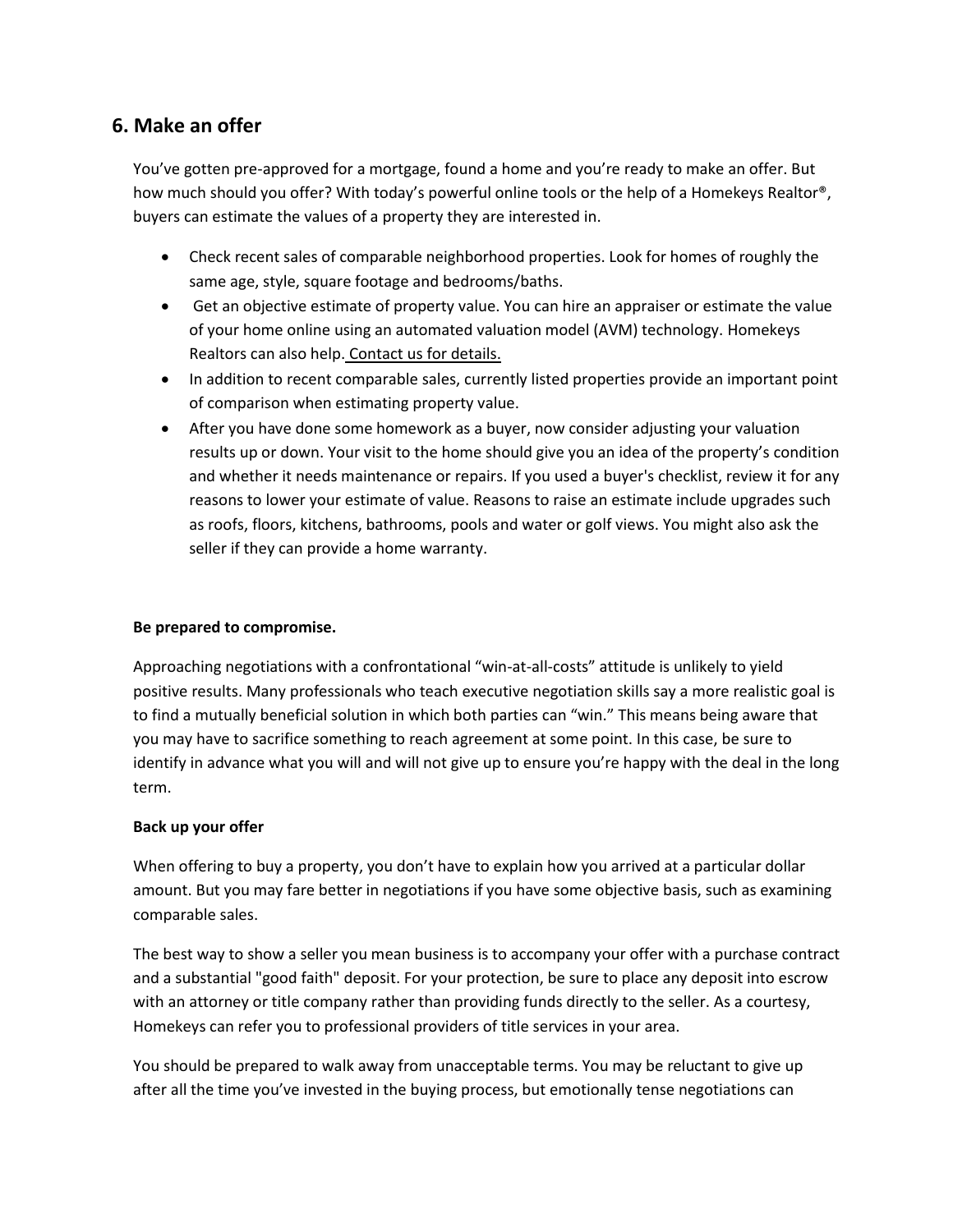sometimes benefit from a cooling-off period. Walking away (or watching the other party walk away) may be uncomfortable, but it is always preferable to accepting terms you can't live with.

# **7. Contracts**

After you have decided how much to offer, you must make some decisions regarding the sales contract. Typically, serious offers to buy are presented in the form of a sales contract with a "good faith" deposit. In addition to hiring an attorney with real estate experience to prepare their contracts, independent buyers and sellers have several available options: You can find a standard "Sale of Real Estate" contract on the Web or at an office supply store. This is the most inexpensive route, but probably also the riskiest. The quality of these one-size-fits-all contracts varies widely, and they may cover only the fundamentals needed to complete a very simple real estate transaction.

Let Homekeys do it for you. As part of our service, we will prepare sales contracts for buyers that wish to make an offer on a property.

**About "write-ins"** – Careful! Changes written in to contracts by buyers and sellers may not be legally binding. Consider having the contract reviewed by an attorney with real estate experience to ensure any written changes are legal and acceptable to both parties.

# **8. Choose a lender**

In the process of purchasing a home, some buyers get so caught up in price negotiations that they overlook the importance of getting the right mortgage. Paying careful attention to mortgage and closing costs can help you to save on your initial and ongoing monthly expenses. Smart buyers should begin researching the various types of loans and terms available and learn which options best meet their needs. You can get a loan through banks, credit unions or a mortgage broker.

- Large banks are reputable and offer competitive interest rates, but may have more stringent lending requirements than some alternatives. In response to competition, many large lending institutions have recently loosened up lending requirements.
- Credit Unions and smaller banks may offer more flexibility, but sometimes can't offer rates as low as larger competitors.
- Mortgage brokers are service providers who don't lend money directly. Instead, they provide a service by matching your needs with available loans from different sources. A broker's access to several lenders can mean a wider selection of loans and terms for you, and brokers generally contact several lenders for you.

**Note:** While you are evaluating lenders to find the best financing for your need be sure you understand:

1. What information you are required to provide to your lender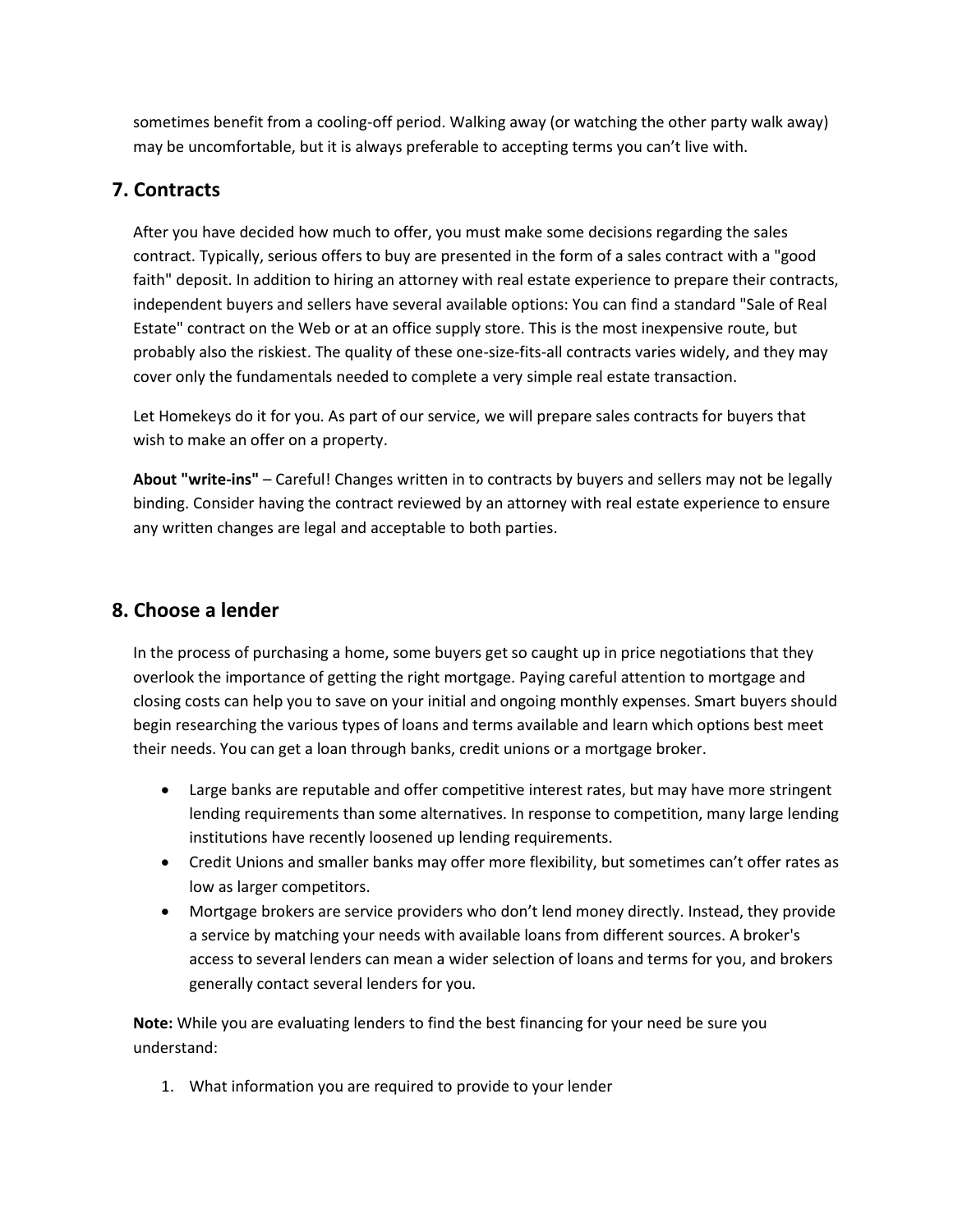- 2. Monthly payments and interest rates
- 3. The loan's annual percentage rate (APR). The APR is higher than the corresponding interest rate because it includes applicable points and other fees, expressed as an annual rate.
- 4. Your down payment amount and total costs of the loan
- 5. Whether your loan is adjustable or fixed-rate
- 6. Whether or not you should pay points (loan origination fees)
- 7. Total fees and what's covered by each fee
- 8. Whether you need private mortgage insurance (if your down payment is less than 20 percent).

In addition to providing a loan, your mortgage lender should also help you understand your options and help you choose the financing and terms that best fit your needs. Don't be afraid to ask questions.

**Note:** Buyers and sellers must agree on a mutually acceptable date to close the sale. Buyers should make sure the closing date occurs before any established interest rate lock-in period expires.

## **9. Close the deal**

Because of inspections, approvals and appraisals taking place in the days before closing, many issues naturally surface at this stage. As a buyer, you should expect that some problems will arise, and remain patient when they do. In fact, some issues can work to the buyer's advantage. For example, suppose an inspection reveals that significant roof repairs are needed. To preserve the sale, the seller may repair or replace the roof, or provide a significant break in sales price. Here are some other steps you can take to prepare for a successful closing:

- Review the results of any property inspections to ensure all work is satisfactorily completed, and clearances for completed work provided. In addition to home inspections, this might include inspections for termites or lead-based paint.
- Two weeks before closing, contact the phone, water, trash, cable and electric companies to establish service in your new home. Consider using a utilities connection service to organize all your accounts.
- Arrange for proper insurance coverage for your property.
- If your new home does not have a warranty, consider a Home Warranty to protect your investment.
- Compare services and pricing for several moving companies and confirm arrangements, addresses, dates and estimates after you have selected a company.
- Request to see all loan documents in advance of closing and review them carefully to make sure you are getting the loan you agreed to. If you don't understand any part of the loan documents, consult an experienced attorney or title agent. Homekeys can refer you to professional providers of title services in your area.
- Get a final estimate from the title or escrow company of the money required to cover the remainder of the down payment and closing costs. Be aware that you will need to bring proof